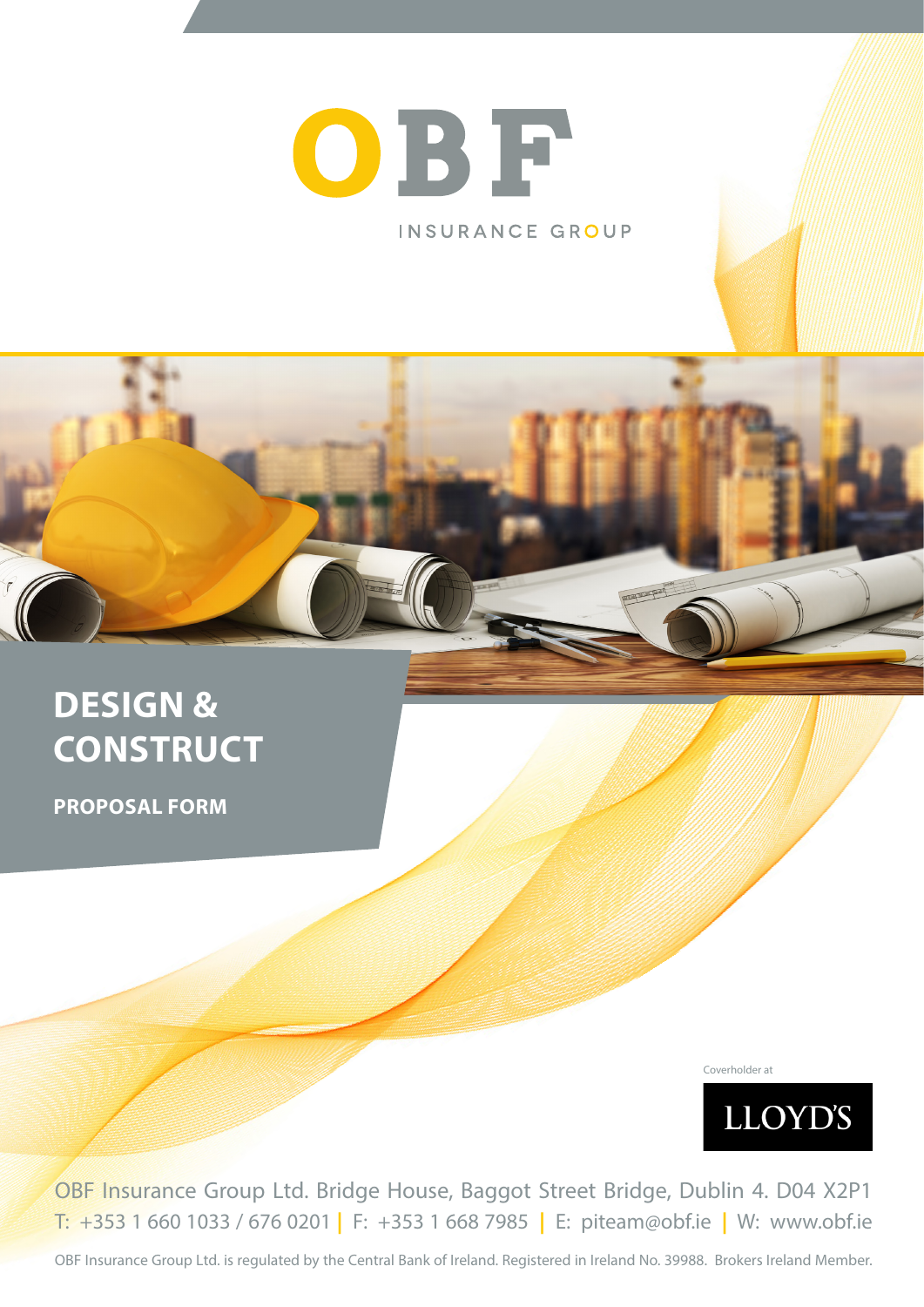## **Please Note:**

- This is a proposal for a contract of insurance, in which 'proposer' or 'you/your' means the individual, company, partnership, limited liability partnership, organisation or association proposing cover.
- This is a proposal form for a policy relating to claims made against the Insured during the period of the policy only – CLAIMS MADE.
- OBF Insurance Group Ltd. draws your attention to the importance of answering all questions honestly and with reasonable care. The answers you give us must be true and complete. This is for your protection because, if you do not give us full and complete information, a claim under your policy could be declined or your cover cancelled. You should also advise us of any material changes in your circumstances which might alter the subject matter of the policy or the nature of the risk being insured. If you do not advise us of such changes, cover under the policy may be lost.
- The proposal form must be fully completed, signed and dated by a person who is of legal capacity and has the authorisation to request this insurance for the Proposer.
- This form does not bind the Proposer but will form part of the Insurance contract if taken up.

# **Please supply the following additional information:**

- CVs of Principals
- Copy of Standard Contract Terms and Conditions (if applicable)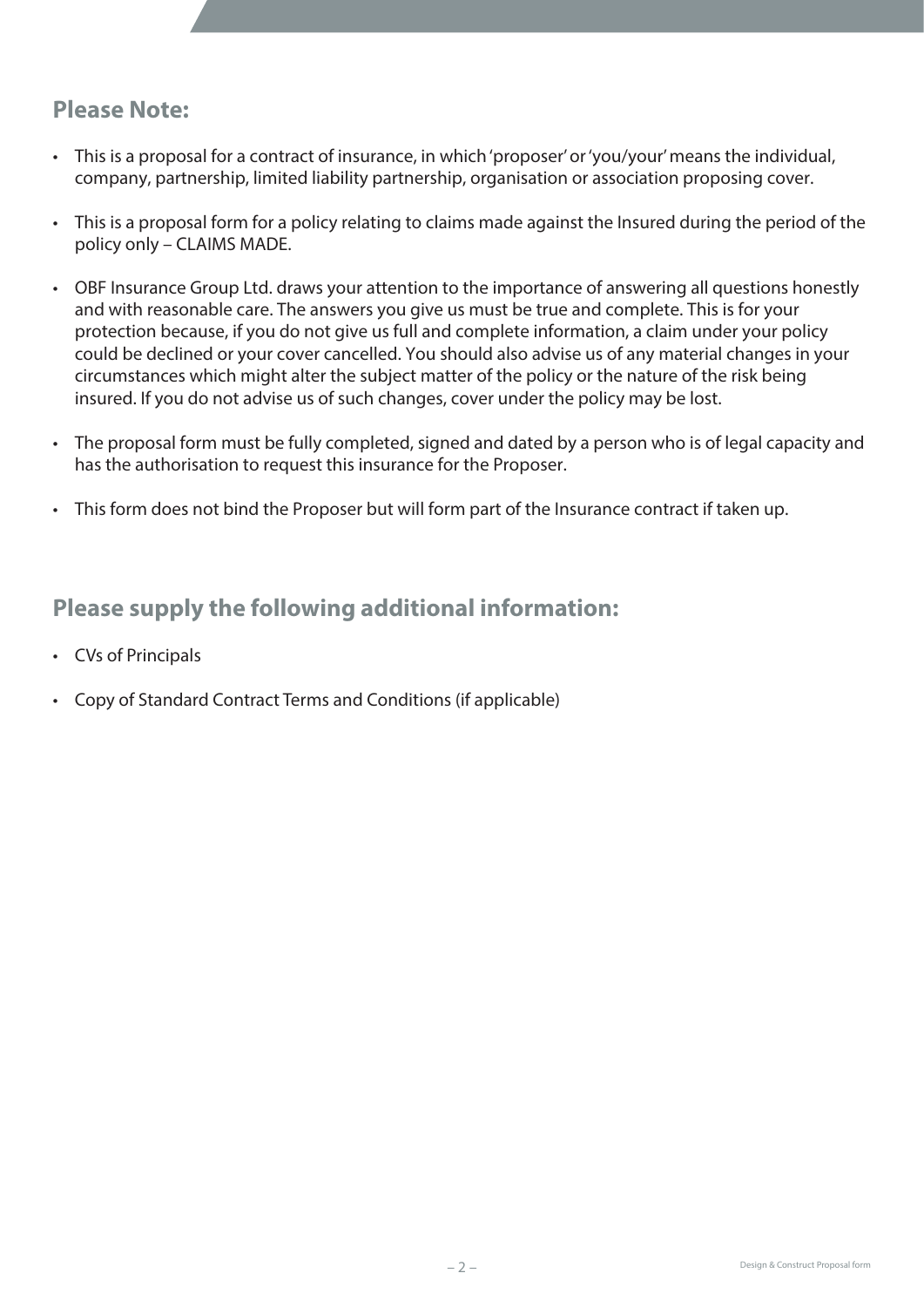# **DETAILS OF THE PROPOSER**

### **1.** Name(s) of the Firm(s):

| 2. Address(es):                      |                                                                                                          |
|--------------------------------------|----------------------------------------------------------------------------------------------------------|
|                                      |                                                                                                          |
|                                      |                                                                                                          |
| 3. Website:                          |                                                                                                          |
| 4. Email address:                    |                                                                                                          |
| 5. Phone No:                         | 6. Establishment Date of Firm(s):                                                                        |
|                                      | 7. Is the Firm(s) associated with or does it have any financial interest in any other Firm(s)? Yes<br>No |
| If Yes, please provide full details: |                                                                                                          |
|                                      |                                                                                                          |
|                                      |                                                                                                          |
|                                      |                                                                                                          |

## **8.** Details of all Directors/Partners/Principals:

| <b>Name</b> | Qualifications | Date<br>Qualified | Date<br>Commenced |
|-------------|----------------|-------------------|-------------------|
|             |                |                   |                   |
|             |                |                   |                   |
|             |                |                   |                   |
|             |                |                   |                   |
|             |                |                   |                   |

| 9. Please state total number of:                         | Principals/Partners/Directors:                                        | <b>Other Technical Staff:</b> |
|----------------------------------------------------------|-----------------------------------------------------------------------|-------------------------------|
|                                                          | <b>Qualified Staff:</b>                                               | Administrative/Other:         |
| 10. a) Has the name of the Firm(s) ever been changed?    |                                                                       | Yes<br>No.                    |
|                                                          | b) Has any other practice or business amalgamated or merged with you? | Yes<br>No.                    |
| c) Have you purchased any other practice or business?    |                                                                       | Yes<br>No                     |
| If Yes to any of the above, please provide full details: |                                                                       |                               |
|                                                          |                                                                       |                               |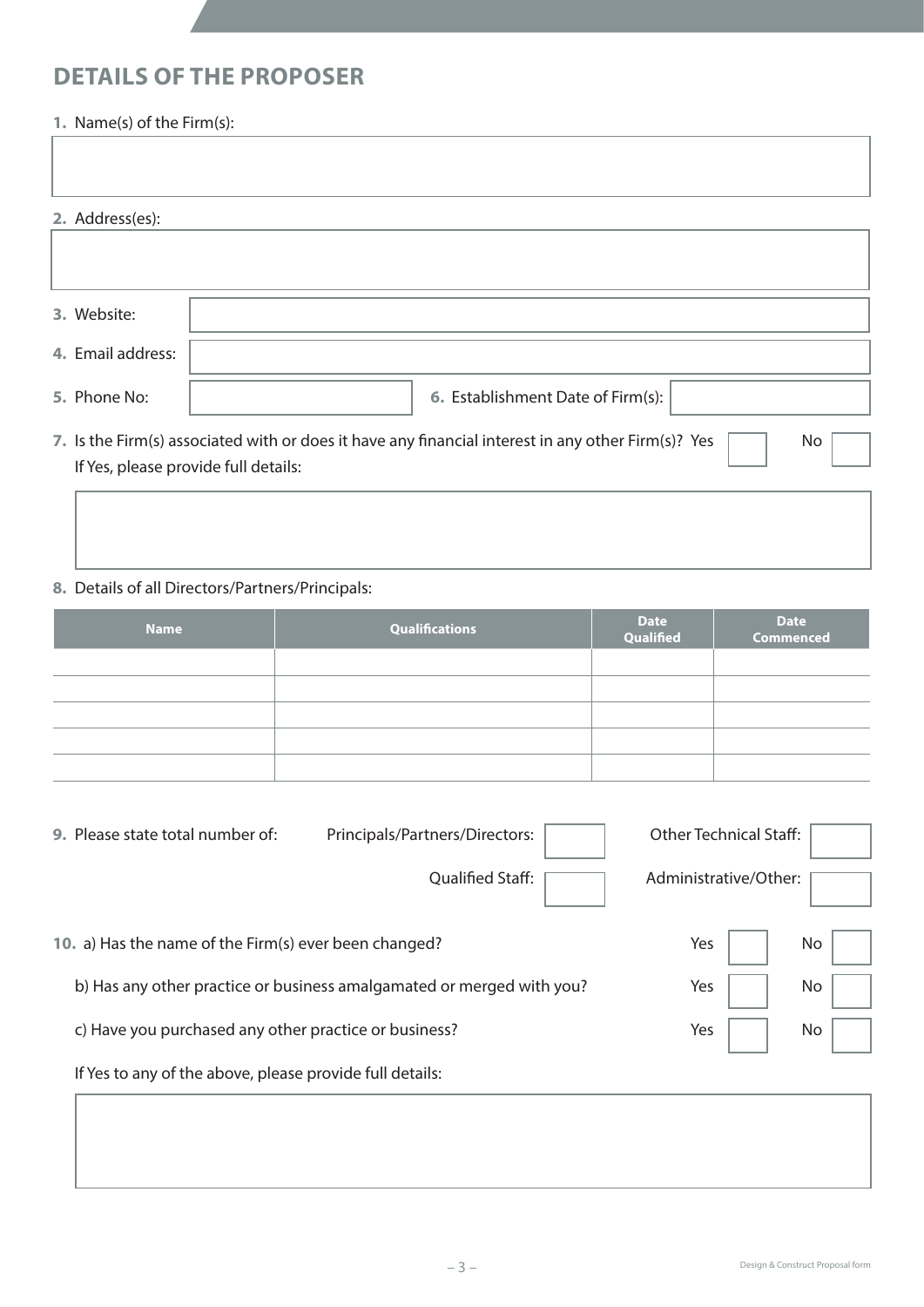| 11. Does the Firm(s) belong to any professional/regulatory bodies, trade associations |     |    |
|---------------------------------------------------------------------------------------|-----|----|
| or societies?                                                                         | Yes | No |

 If Yes, please provide full details:

**12.** Please provide a split of the professional work undertaken within your Design & Consulting Department in the last and current year:

| <b>Categories</b>                                   | <b>Last Year</b>  | <b>Current Year</b> |
|-----------------------------------------------------|-------------------|---------------------|
| Architectural                                       | $\frac{0}{0}$     | $\%$                |
| Civil Engineering                                   | $\frac{0}{0}$     | $\%$                |
| <b>Structural Engineering</b>                       | $\frac{0}{0}$     | $\%$                |
| <b>Mechanical Engineering</b>                       | $\frac{0}{0}$     | $\%$                |
| <b>Electrical Engineering</b>                       | $\%$              | $\%$                |
| Heating & Ventilating Engineering                   | $\frac{0}{0}$     | $\%$                |
| <b>Chemical Engineering</b>                         | $\frac{0}{0}$     | $\%$                |
| Soil Engineering                                    | $\frac{0}{0}$     | $\%$                |
| Nuclear Engineering                                 | $\frac{0}{0}$     | $\%$                |
| Entertainment/Leisure Industry                      | $\frac{0}{0}$     | $\%$                |
| Surveying - 1) Land                                 | $\frac{0}{0}$     |                     |
| 2) Quantity                                         | $\frac{0}{0}$     | $\%$                |
| 3) Building                                         | $\frac{0}{0}$     | $\%$                |
| Others                                              | $\frac{0}{0}$     | $\%$                |
| Fees paid to Consultants, Sub-Contractors or Agents | $\frac{0}{0}$     | $\%$                |
| Other Work - Please give full details:              | $\frac{0}{0}$     | $\%$                |
|                                                     | <b>Total 100%</b> | <b>Total 100%</b>   |

| 13. Have your activities changed in the past 5 years or do you anticipate any major |                 |           |  |
|-------------------------------------------------------------------------------------|-----------------|-----------|--|
| changes in these activities in the forthcoming 12 months?                           | Yes $\parallel$ | <b>No</b> |  |
| If Yes, please provide full details:                                                |                 |           |  |
|                                                                                     |                 |           |  |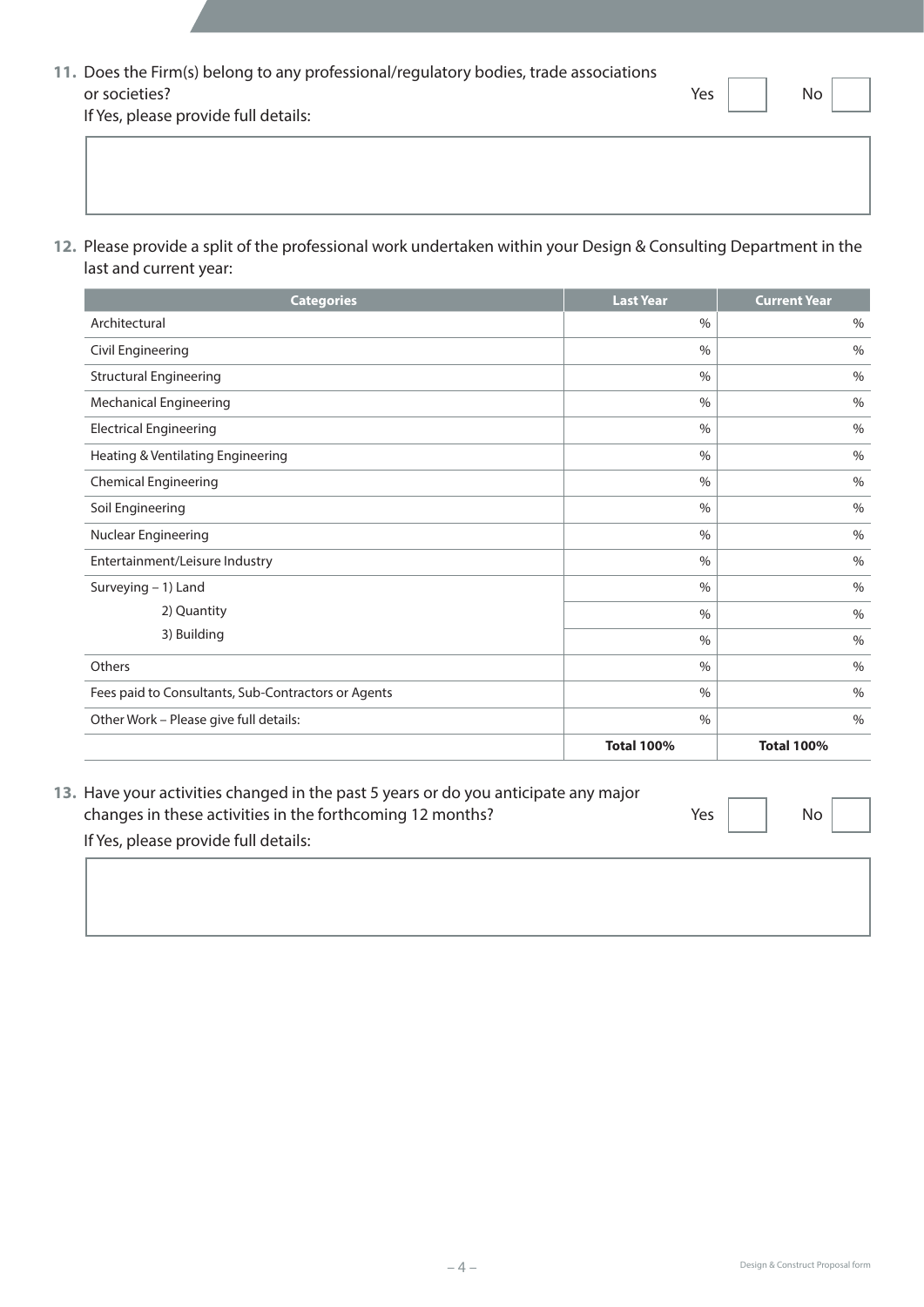### **14.** a) Please indicate the percentage of gross fees in the last year that the following types of work represent:

|                                                                                | <b>Design Only</b> | <b>Design &amp; Construct</b> |
|--------------------------------------------------------------------------------|--------------------|-------------------------------|
| <b>HOME BUIDING</b>                                                            |                    |                               |
| <b>Individual Dwellings</b>                                                    | $\frac{0}{0}$      | $\frac{0}{0}$                 |
| Low Rise Multiple Dwellings                                                    | $\frac{0}{0}$      | $\%$                          |
| High Rise Multiple Dwellings                                                   | $\frac{0}{0}$      | $\%$                          |
| Modular Dwellings (ie involving repetitive design)                             | $\%$               | $\frac{0}{0}$                 |
| <b>ENGINEERING CONSTRUCTION</b>                                                |                    |                               |
| Highways                                                                       | $\frac{0}{0}$      | $\%$                          |
| <b>Bridges, Tunnels and Dams</b>                                               | $\frac{0}{0}$      | $\frac{0}{0}$                 |
| Railways, Airports, Harbours and Jetties                                       | $\frac{0}{0}$      | $\frac{0}{0}$                 |
| Sewerage/Water Schemes                                                         |                    |                               |
| <b>INDUSTRIAL</b>                                                              |                    |                               |
| <b>Power Plants</b>                                                            | $\%$               | $\%$                          |
| Refineries and Petrochemical Installations                                     | $\frac{0}{0}$      | $\frac{0}{0}$                 |
| <b>Manufacturing Plants</b>                                                    | $\%$               | $\%$                          |
| Industrialised Systems Buildings                                               | $\frac{0}{0}$      | $\frac{0}{0}$                 |
| <b>AMENITIES</b>                                                               |                    |                               |
| <b>Hospitals and Nursing Homes</b>                                             | $\frac{0}{0}$      | $\%$                          |
| <b>Schools and Universities</b>                                                | $\frac{0}{0}$      | $\frac{0}{0}$                 |
| <b>Hotels and Recreation Centres</b>                                           | $\%$               | $\frac{0}{0}$                 |
| <b>Other Specialist Construction</b>                                           | $\%$               | $\frac{0}{0}$                 |
|                                                                                | <b>TOTAL: 100%</b> | <b>TOTAL: 100%</b>            |
| b) Do you engage in the manufacture or fabrication of any pre-engineered unit? | Yes                | No                            |
| If Yes, please provide full details:                                           |                    |                               |

 c) Please provide details of the type of work normally carried out:

| d) Has the Firm ever failed to complete a project? | Yes | No |
|----------------------------------------------------|-----|----|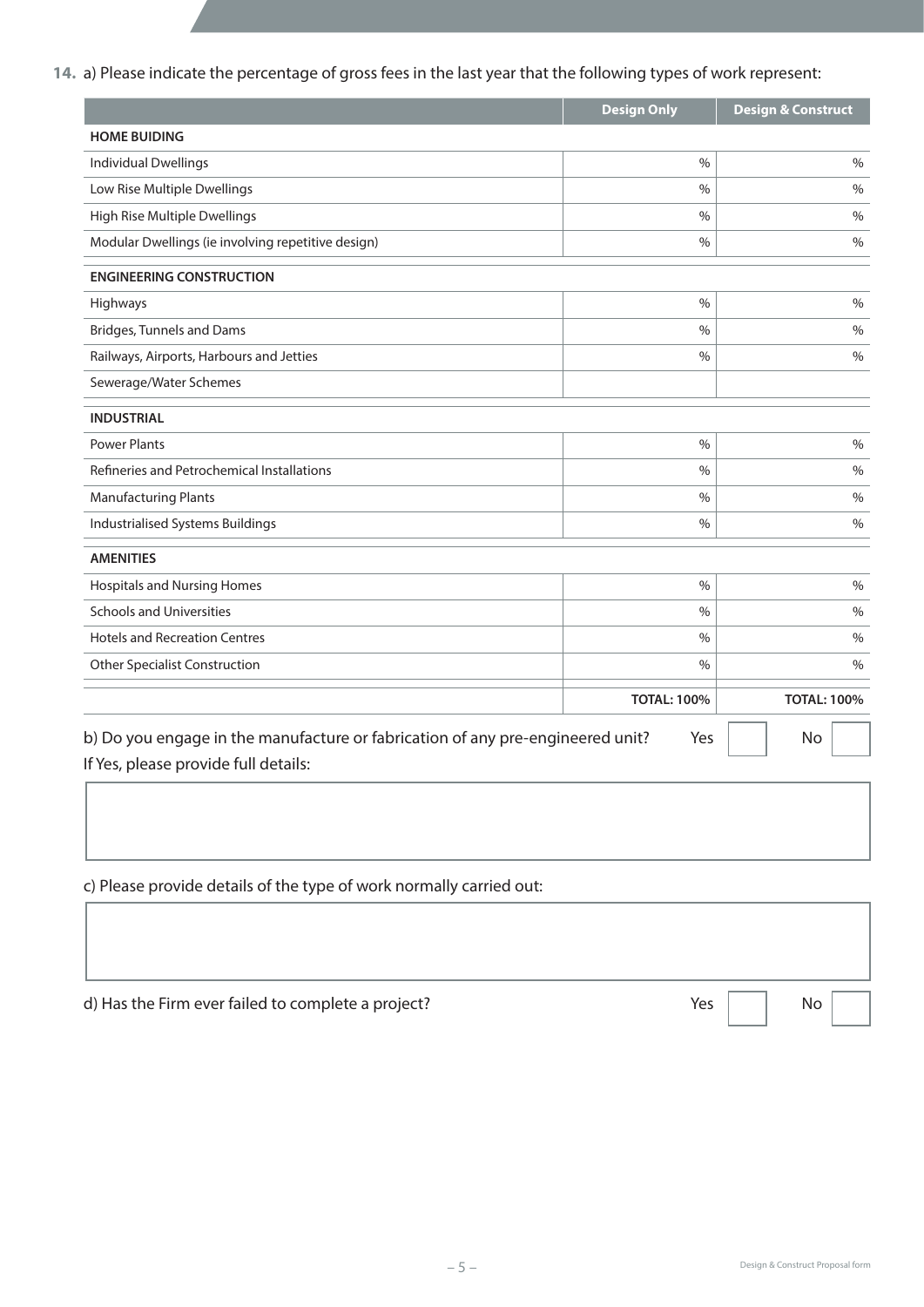#### **15.** Please give details of Turnover

|                                                                                                                                     | <b>Current Financial Year</b> |           | <b>Estimate for next Financial Year</b> |           |
|-------------------------------------------------------------------------------------------------------------------------------------|-------------------------------|-----------|-----------------------------------------|-----------|
|                                                                                                                                     | <b>Home</b>                   | Overseas* | <b>Home</b>                             | Overseas* |
| a) Turnover where Firm(s) designs and constructs from<br>their own designs, and provide full technical supervision                  |                               |           |                                         |           |
| b) Turnover where Firm(s) provides design and technical<br>services, where no construction is involved by the Firm(s)               |                               |           |                                         |           |
| c) Turnover where Firm(s) constructs from other's<br>designs performed on behalf of the Firm(s)                                     |                               |           |                                         |           |
| d) Turnover where Firm(s) constructs from other's design<br>and other's technical supervision performed on behalf of<br>the Firm(s) |                               |           |                                         |           |
| e) Other turnover not mentioned above. Please give brief<br>details                                                                 |                               |           |                                         |           |
| Total turnover for whole group                                                                                                      |                               |           |                                         |           |

\* Please specify percentage split of income emanating from USA/Canada or work subject to USA/Canadian law:  $\%$ 

**16.** a) Please provide details of the 5 largest contracts undertaken in the last 5 years where the Design and Consultancy has been carried out by the Firm(s) or where the Firm(s) has sub-contracted the design work:

| <b>Date Started</b> | Name and Type of Project | <b>Services Performed</b> | <b>Total Contract Value</b> | <b>Estimated Date</b><br>of Completion |
|---------------------|--------------------------|---------------------------|-----------------------------|----------------------------------------|
|                     |                          |                           |                             |                                        |
|                     |                          |                           |                             |                                        |
|                     |                          |                           |                             |                                        |
|                     |                          |                           |                             |                                        |
|                     |                          |                           |                             |                                        |

b) Please provide details of the largest 3 contracts (in terms of total project value) expected to commence in the next 12 months where you have responsibility for design or other professional services:

| Date Started | <b>Name and Type of Project</b> | <b>Services Performed</b> | Total Contract Value | <b>Estimated Date</b><br>of Completion |
|--------------|---------------------------------|---------------------------|----------------------|----------------------------------------|
|              |                                 |                           |                      |                                        |
|              |                                 |                           |                      |                                        |
|              |                                 |                           |                      |                                        |

| 17. a) Does the Firm(s) use a standard form of contract, agreement or letter |                     |    |
|------------------------------------------------------------------------------|---------------------|----|
| of appointment?                                                              | Yes $\vert$ $\vert$ | No |
| If Yes, please attach a copy.                                                |                     |    |
| b) Does the Firm(s) always confirm verbal report in writing?                 | Yes $\vert$ $\vert$ | No |
| If No, please explain:                                                       |                     |    |
|                                                                              |                     |    |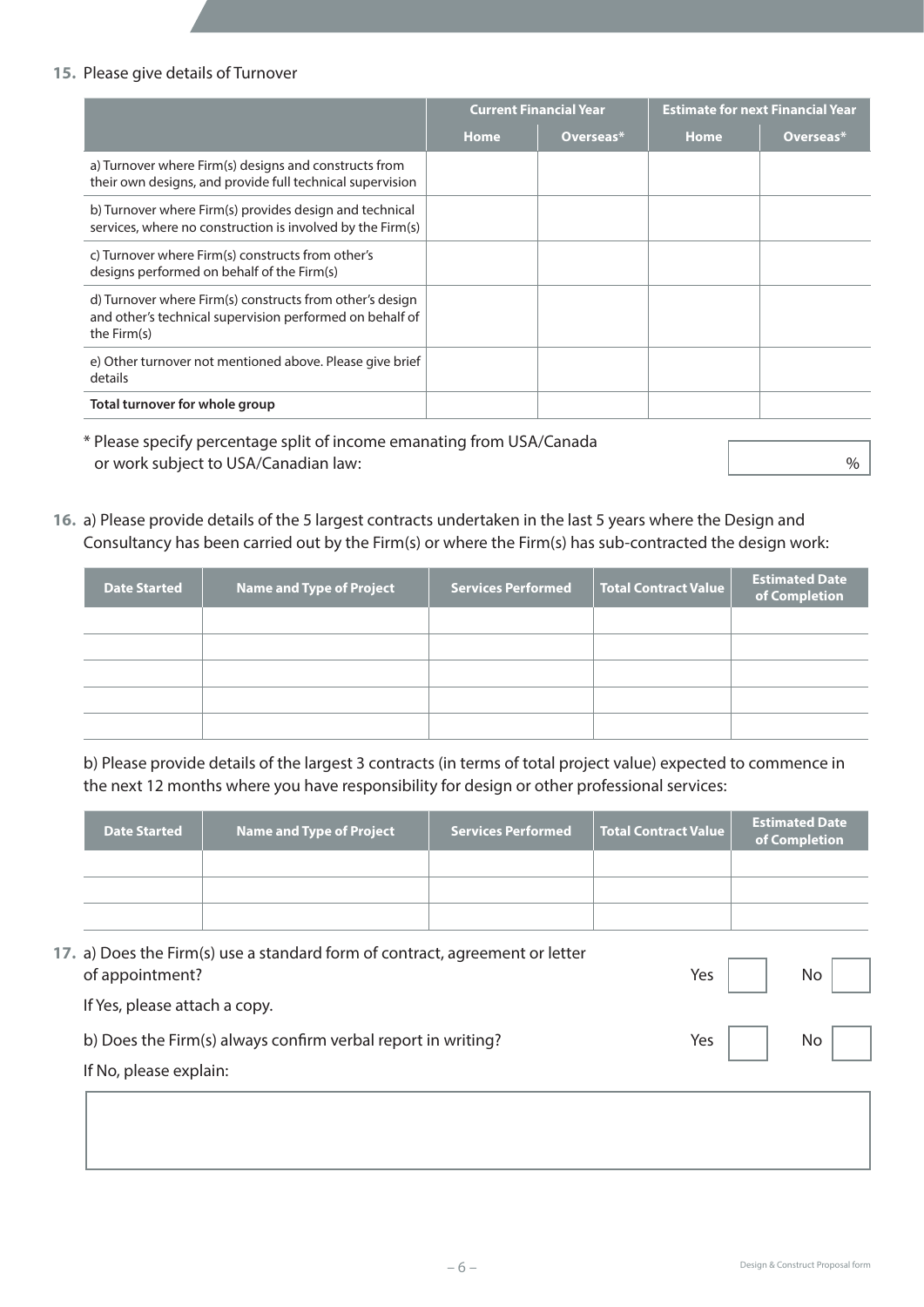| 18. Does the Firm(s) undertake any work which involves polluted land or property,<br>or advise third parties as to whether or not land or property may be polluted<br>or contaminated? | Yes | No   |
|----------------------------------------------------------------------------------------------------------------------------------------------------------------------------------------|-----|------|
| If Yes, do you have a standard contract or terms of engagement which<br>incorporates a disclaimer or limitation of liability in respect of pollution<br>and contamination?             | Yes | No   |
| If Yes, please confirm how long this has been used:<br>(Please supply a copy)                                                                                                          |     |      |
| 19. a) Does the Firm(s) use the services of consultants, sub-contractors or agents?                                                                                                    | Yes | No.  |
| If Yes, do you require them to have PI Insurance and if so what limit of indemnity:                                                                                                    |     |      |
|                                                                                                                                                                                        |     |      |
| b) What percentage of your income relates to sub-contracted work?                                                                                                                      |     | $\%$ |
| 20. Is or has the Firm(s) been a member of a consortium, group practice, joint<br>venture, strategic alliance or involved in any single project partnership?                           | Yes | No.  |
| If Yes, please provide full details:                                                                                                                                                   |     |      |
|                                                                                                                                                                                        |     |      |
|                                                                                                                                                                                        |     |      |

# **PREVIOUS/CURRENT INSURANCE**

1. Does the Company currently have a Professional Indemnity Insurance policy in force? Yes

| If Yes:                    |  |
|----------------------------|--|
| a) Insurer                 |  |
| b) Expiry Date             |  |
| c) Limit of Indemnity      |  |
| d) Excess                  |  |
| e) Premium                 |  |
| f) Expiry Retroactive Date |  |

**2.** Has any previous policy for Professional Indemnity insurance been cancelled or refused or had any special terms imposed by any insurer?  $Yes \mid$  No

 If Yes, please provide full details: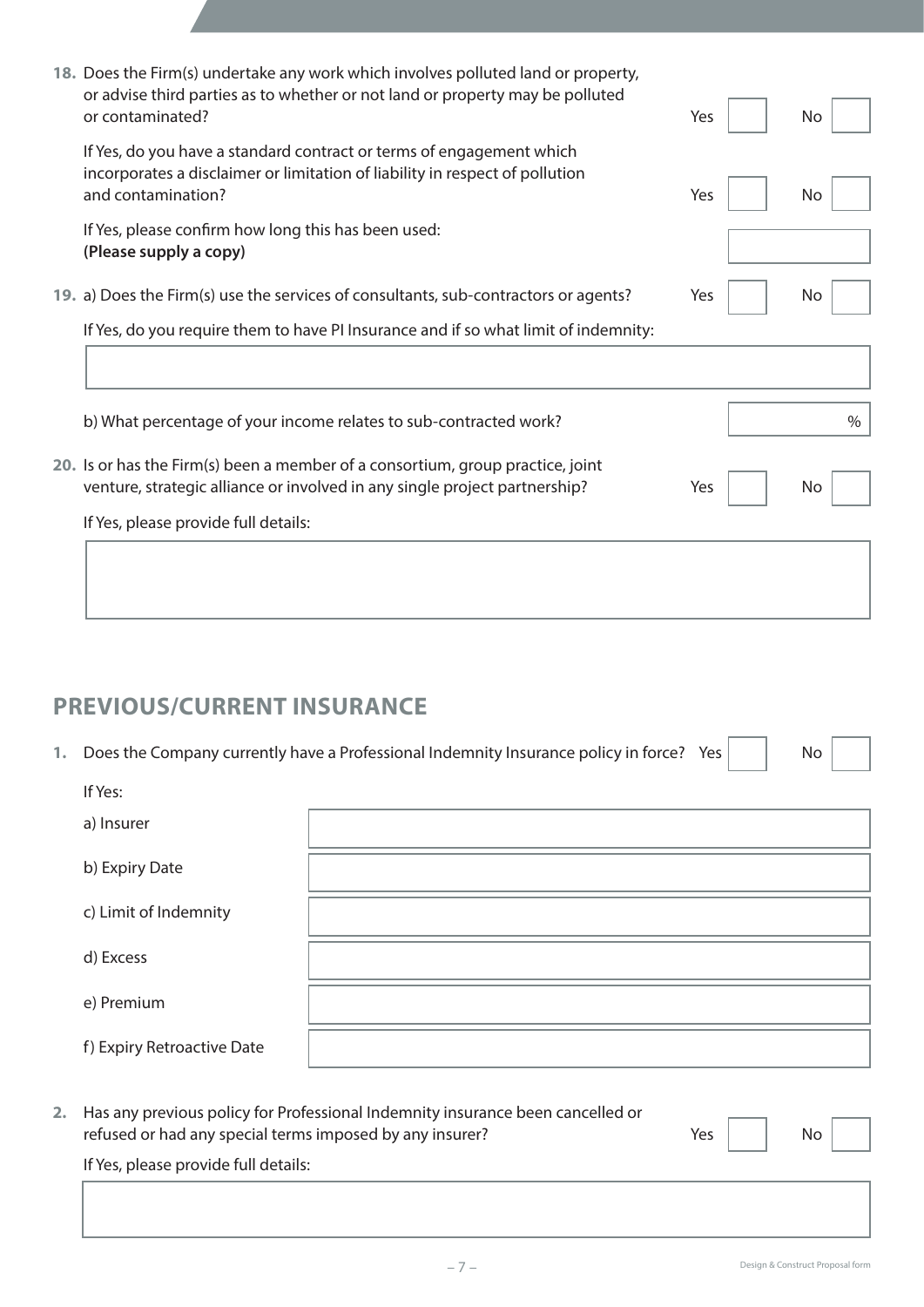| 3. | Please indicate the Limit of Indemnity required:                 |
|----|------------------------------------------------------------------|
|    | €1,000,000<br>€500,000<br>€1,500,000<br>€2,000,000<br>€2,500,000 |
|    | €3,000,000<br>€5,000,000                                         |
|    | Please specify if other:                                         |
| 4. | What Excess is the Proposer prepared to carry uninsured?         |
|    | €1,000, €2,500, €5,000, €10,000 or 'Other'                       |

# **CLAIMS/CIRCUMSTANCES INFORMATION**

| 1. | Have any claims alleging negligent act, error or omission (successful or otherwise)<br>been made against you, your predecessors in business, or present or past partners,<br>principals or directors? | Yes | No |
|----|-------------------------------------------------------------------------------------------------------------------------------------------------------------------------------------------------------|-----|----|
|    | If Yes, have such matters been notified to current or previous Underwriters<br>Please provide full details:                                                                                           | Yes |    |
|    |                                                                                                                                                                                                       |     |    |

| 2. Are you or any partners, directors or principals, after having made full enguires, including of all staff, aware of |
|------------------------------------------------------------------------------------------------------------------------|
| any of the following matters?                                                                                          |

| a) Any circumstances which may give rise to a claim against you, your predecessors in |     |  |
|---------------------------------------------------------------------------------------|-----|--|
| business or any past or present partner, director principal or employees?             | Yes |  |
| b) The receipt of any complaints, whether oral or in writing, regarding services      |     |  |
| performed or advice given by you?                                                     | Yes |  |
| If Yes, please provide full details:                                                  |     |  |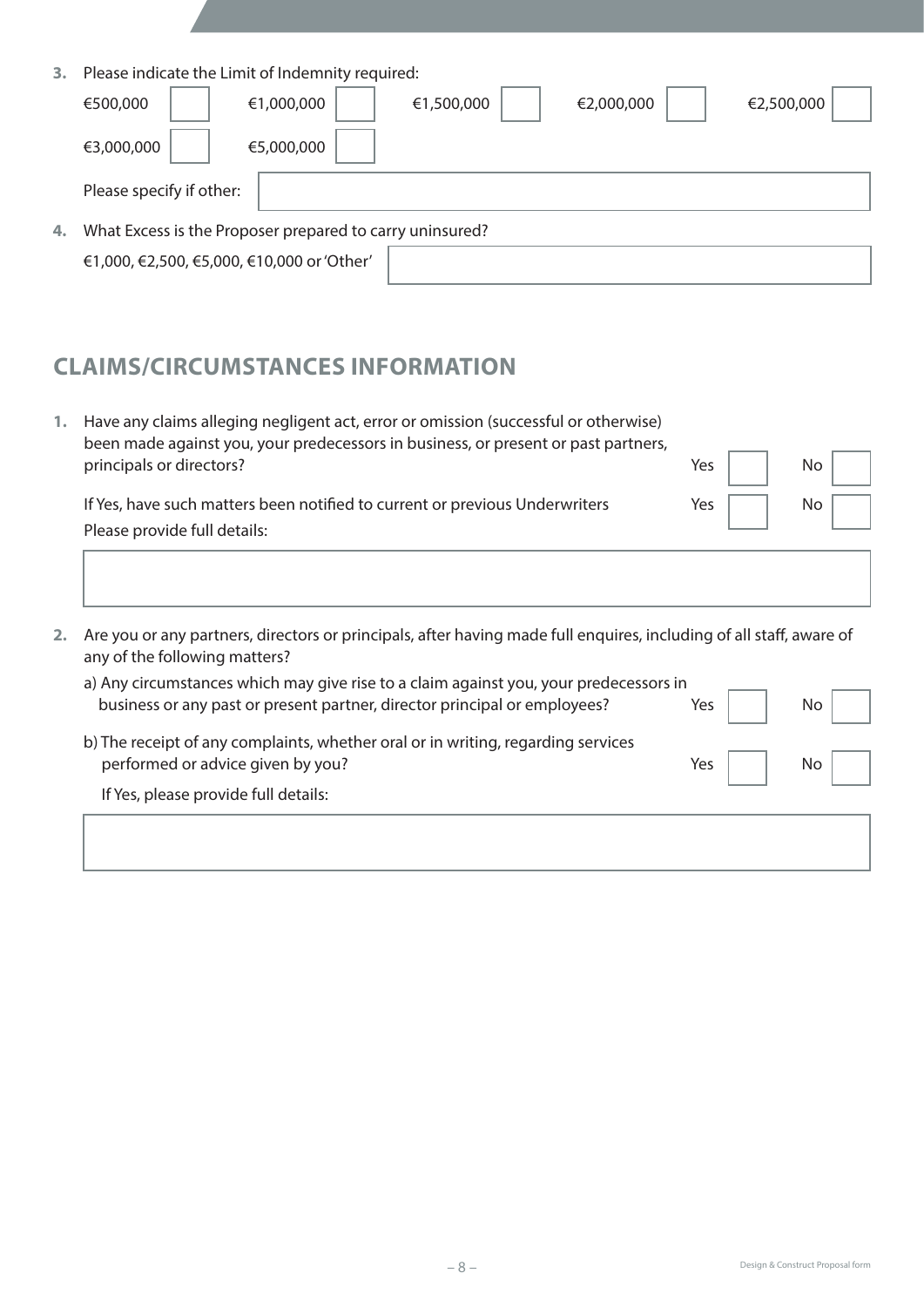# **DATA PROTECTION**

OBF Insurance Group Ltd. recognise that protecting personal information including sensitive personal information is very important and we recognise that you have an interest in how we collect, use and share such information. Our Data Protection Policy is in line with the requirements under the General Data Protection Regulations (GDPR) which are effective from 25 May 2018.

Please read the following carefully as it contains important information relating to the information that you give us or has been provided to us on your behalf. If you provide information relating to anyone other than yourself, you are responsible for obtaining their consent to the use of their data in the manner outlined below.

Full details of how we collect, use, store and protect your data can be found in our Data Privacy Notice, a copy of which is available on request or via our website, www.obf.ie.

#### **What does OBF Insurance Group Ltd. do with your personal data?**

Information you provide will be used by OBF Insurance Group Ltd. for the purposes of processing your application and administering your insurance policy. OBF Insurance Group Ltd. may need to collect sensitive personal data relating to you (such as medical or health records) in order to process your application and/or any claim made.

All information supplied by you will be treated in confidence by OBF Insurance Group Ltd. and will not be disclosed to any third parties except (a) to our agents, sub –contractors and reinsurers (b) to third parties involved in the assessment, administration or investigation of a claim (c) where your consent has been received or (d) to meet our legal or regulatory obligations. In order to provide you with products and services this information will be held in the data systems of OBF Insurance Group Ltd. or our agents or subcontractors. The data is held on servers with multiple layers of security. Please note that some servers which may hold your data are located outside the EU.

We will hold data collected from you for the duration of our business relationship with you and for six years after that. This is a requirement under the Central Bank's Consumer Protection Code 2012. Your data may be used for the purposes of automated decision making but will not be used for profiling purposes.

OBF Insurance Group Ltd. may pass your information to other companies for processing on its behalf. OBF Insurance Group Ltd. will ensure that its transfer of data is lawful and that your information is kept securely and only used for the purpose for which it was provided.

Calls to and from OBF Insurance Group Ltd. are recorded for quality assurance or verification purposes.

#### **Your Rights under our Data Protection Policy**

You have the right to :

- • Access the data we hold about you
- Have the data we hold about you transferred to another person or organisation
- • Have inaccurate data about you corrected
- • Have information about you erased (this could affect our ability to process your business)
- • Object to direct marketing from us
- Restrict the processing of your data (this could affect our ability to process your business)
- Make a complaint to us about the implementation of our data protection policy and procedures.

To access the data we hold about you, you will need to complete and submit a Data Access Request Form, available on request or via our website.

#### **Data Breaches**

In the event of a data breach which results in your personal data being compromised, we will advise the Data Protection Commissioner within 72 hours at most, unless the data was encrypted or anonymised. Were there is a high risk to your rights, as set out in the GDPR, we will also advise you of the details of the breach and the steps we have taken to rectify it and prevent its recurrence.